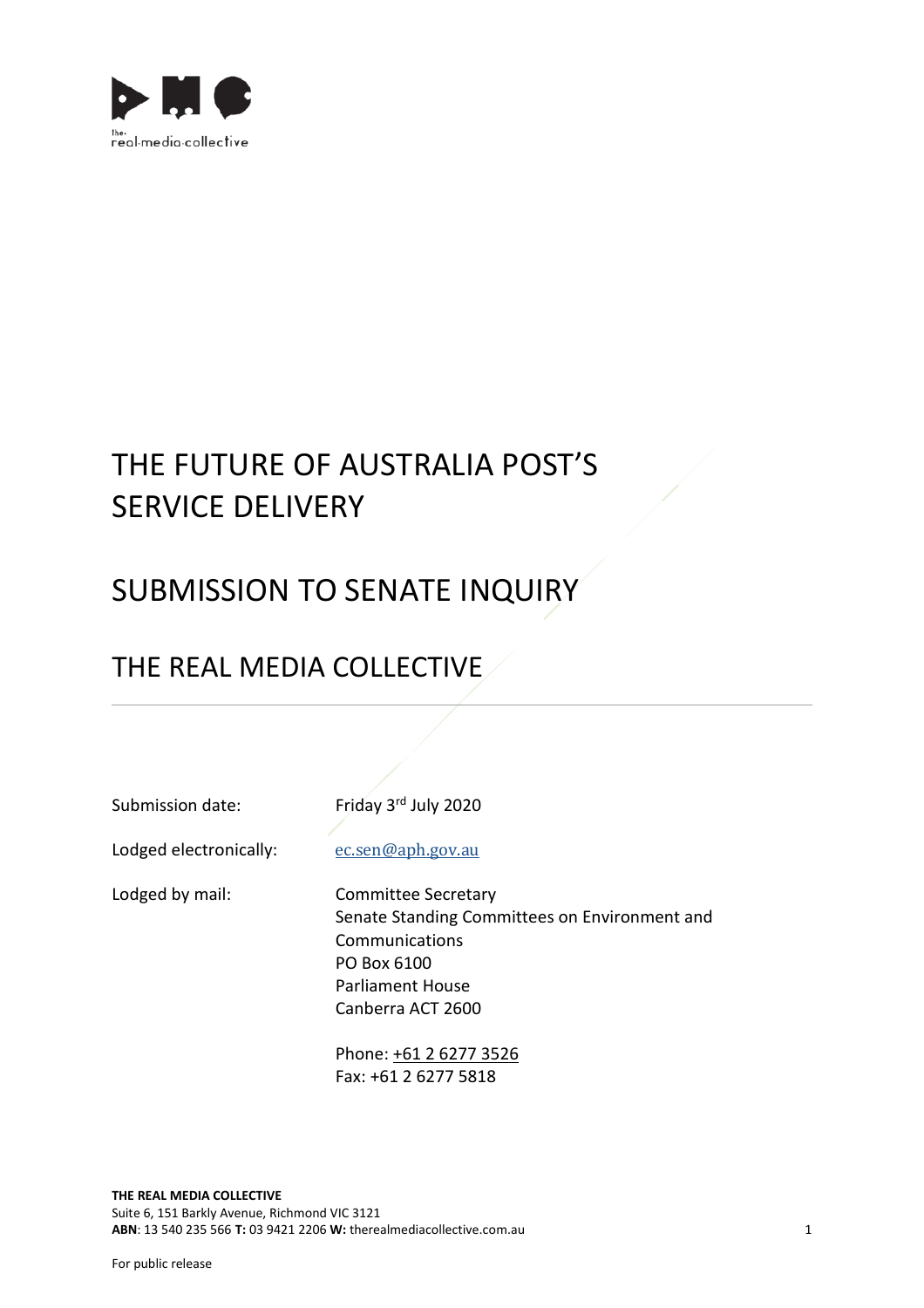

## Table of Contents

| 1.0 Executive Summary                                                                    | 3  |
|------------------------------------------------------------------------------------------|----|
| 2.0 About 'The Real Media Collective'                                                    | 6  |
| 3.0 The Industry Snapshot                                                                |    |
| 4.0 TRMC responses – The future of Australia Post's service delivery                     | 8  |
| 4.1 Issues a), c) and d) of the reference points                                         | 8  |
| 4.2 The impact of COVID-19 on the financial position of Australia Post and its<br>future | 10 |
| 4.3 Related matters                                                                      | 11 |
|                                                                                          |    |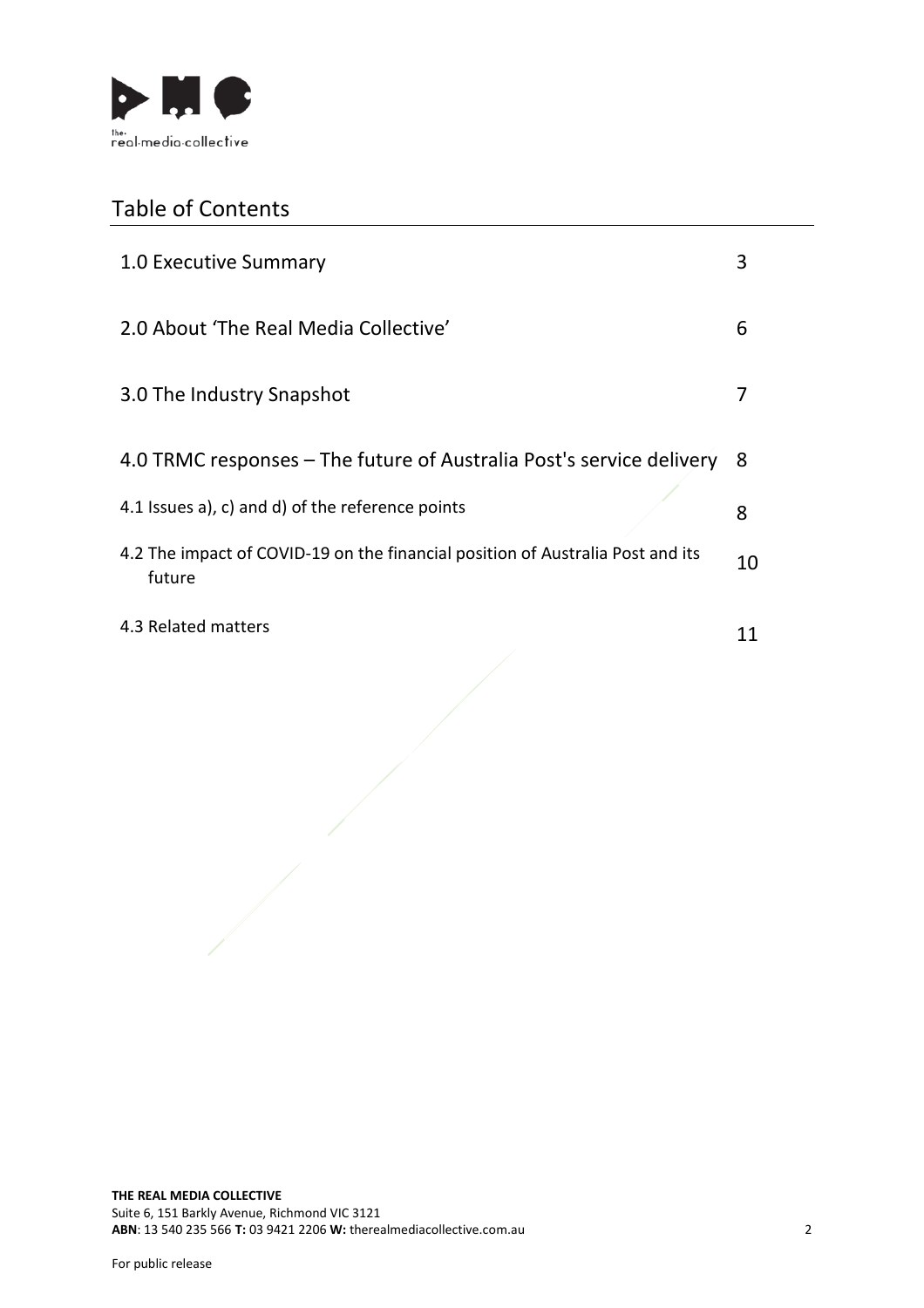

### 1.0 Executive Summary

The Real Media Collective ("TRMC") writes in an era of unprecedented times confronting not only the essence of Australian communities, but further, a critical period for all Australians, businesses and broader economy.

With members across the industry sectors and associated businesses working with Australia Post, we have long lobbied for operational efficiencies and improvements to mitigate increased operating costs leading to one outcome – price increases. It is for this reason, TRMC supports and indeed welcomes, any and all Australia Post initiatives, reviews or other projects that seek to improve Australia Post's financial position whilst developing service models and products that reflect the need of the modern Australian community and industry for the national postal service requirements.

TRMC is an industry association representing the paper, print, publishing, mail and distribution sectors across Australia and New Zealand. Across the Australian Board and Member companies of the organisation, we represent \$15.88BN of the \$18.9BN industry.

The industry sectors we represent employ over 258,000 Australians across full-time, part-time and independent contractor arrangements with mixed skilled and unskilled labour supply across metropolitan and regional locations.

Our Industry is highly fragmented with 5,817 businesses operating across the country. The four largest companies reflect some 40% of industry's total revenue and with the majority of firms employing less than 20 people. This equates to 95% of our businesses categorised as 'small business', operating under \$2.0 million turnover per annum (Ibisworld, 2019).

Over the past four years the industry has endured a 34% increase to Business Mail pricing, with PreSort (Essential Mail Letters) realising a 56% increase. In an industry under severe consolidation and cost pressures, a local manufacturing sector competing with poor overseas standards and digitalisation of media, these price increases are accelerating volume declines.

To this end, TRMC has consistently sought from Australia Post and government support to review all areas of operation across the postal service to remove costs, rather than simply increase pricing and transition the cost pressure from Australia Post to an industry operating on an average margin structure of < 3% (PORTA™, 2019).

The implications of Australia Post, temporary or otherwise, of not implementing solutions or revisions across its service delivery or product requirements such as those temporarily provided will lead to industry collapse and significant job losses across the largest industry manufacturing employer across the country.

We encourage the Senate Committee to support the Australia Post initiatives and in turn we commit as an industry, to continue working with Australia Post with an open dialogue to industry needs and opportunities to stabilise and if not, grow the mail sector for all Australians.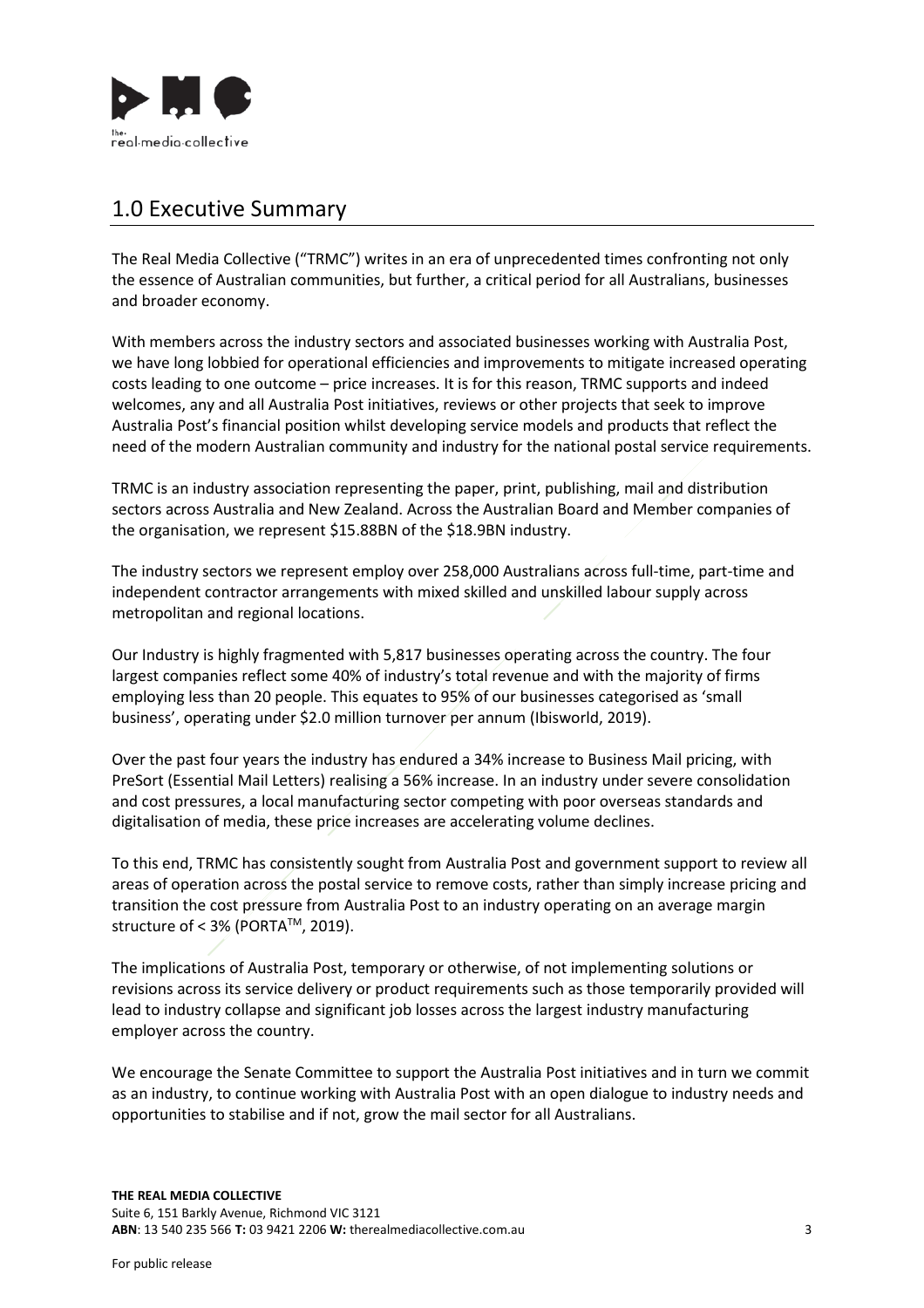

We thank you for the opportunity to make a submission to this inquiry and make ourselves available for any further discussions and/or additional information requests.

Yours sincerely,

 $\sim$ 

**Kellie Northwood** Chief Executive Officer The Real Media Collective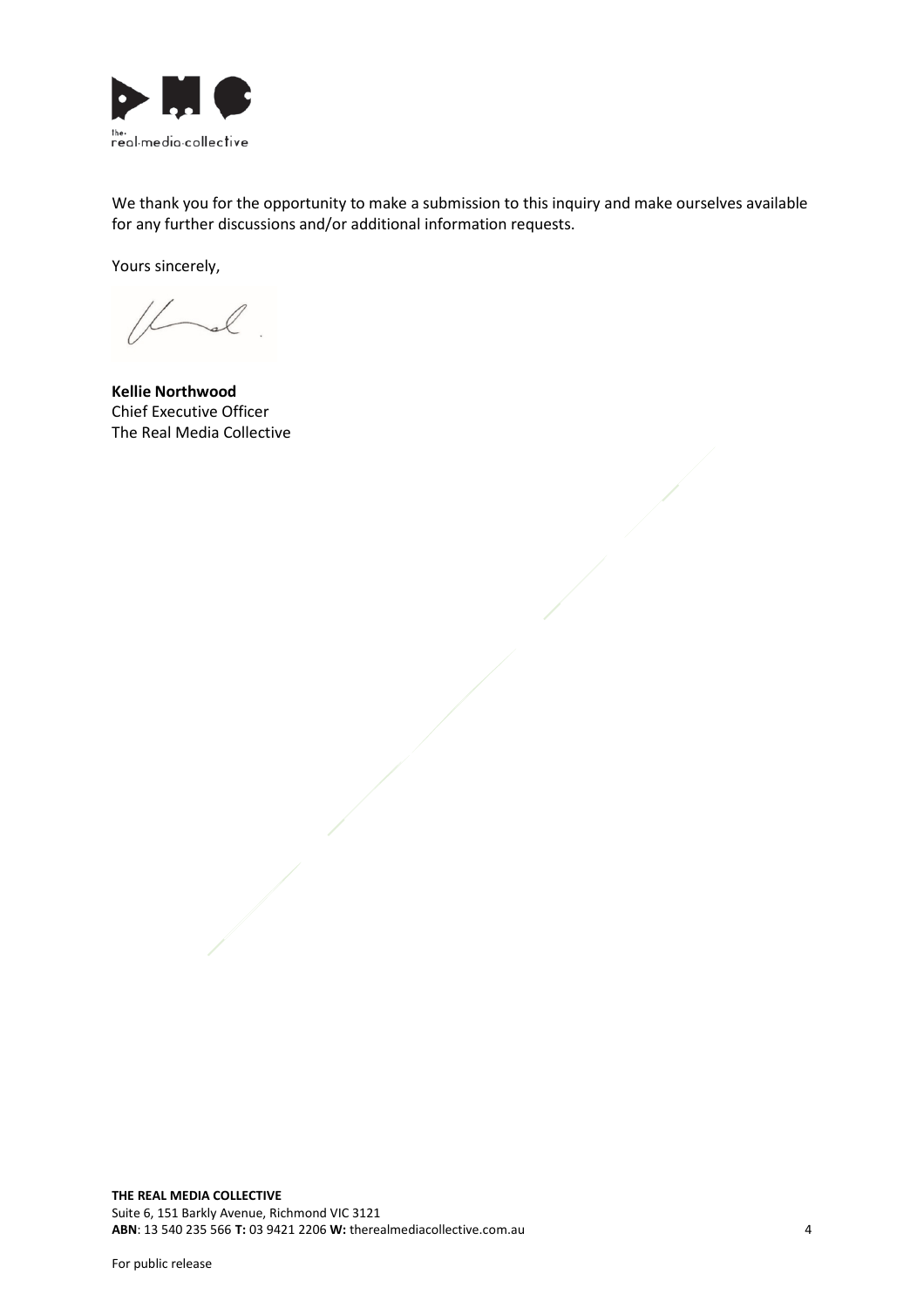

#### **KEY TAKE-OUTS**

- > The paper, print, publishing, mail and distribution sectors employ 258,000 Australians across 17,756 businesses. An industry value of \$18.9BN AUD across metropolitan and regional, skilled, unskilled and contractor arrangements. We are the largest manufacturing employer industry in the country and to protect jobs, we need to ensure Australia Post operates at an optimal level that meets the market need and critically, maintains pricing stability.
- > The implications of Australia Post, temporary or otherwise, of not implementing solutions or revisions across its service delivery or product requirements such as those temporarily provided will lead to industry collapse and significant job losses across the largest industry manufacturing employer across the country. Associated businesses operate under local manufacturing conditions which are confronted by significant pressures under minimal profitability, currently recording an industry average of < 3% (PORTA™, 2019).
- > We must maintain a commercially viable PreSort (essential letters) product to ensure or citizens are not digitally excluded. A 56% price increase over four years is not sustainable.

Over 2.5M Australians do not have internet connectivity in their homes (ABS, 2018) and more than four million Australians access the internet solely through a mobile connection. In 2019, mobile-only users have an Australian Digital Index Inclusion (ADII) score of 43.7, **some 18.2 points lower than the national average** (61.9) (ADII, 2019).

People aged 65+ are Australia's least digitally included age group. The ADII score for this age is **19.5 points lower** than the most digitally included age group (people aged 25-34 years) (ADII, 2019).

Those on a disability pension and living with a disability are **9.9 points lower** than the national average (ADII, 2019).

Australians with low levels of income, education, and employment are significantly less digitally included. Australians in Q5 low-income households have a **30.5 points lower** score than those in Q1 high-income households (ADII, 2019).

Indigenous Australians living in urban, regional and remote areas have low digital inclusion (55.1, or **6.8 points lower** than the national average) (ADII, 2019).

> We are a successful media channel and reach more Australians than any other - Letterbox addressed and unaddressed reaches 24.4M Australians daily. Magazines delivered direct to homes reach 6.3M Australians and that's before secondary reading and sharing in the home (TRMC, 2020). The federal government COVID-Safe app has reached 6M Australians who have self-interest to download, however the letterbox channel retains a far greater reach than any other, with sensible policy the letterbox has a strong future.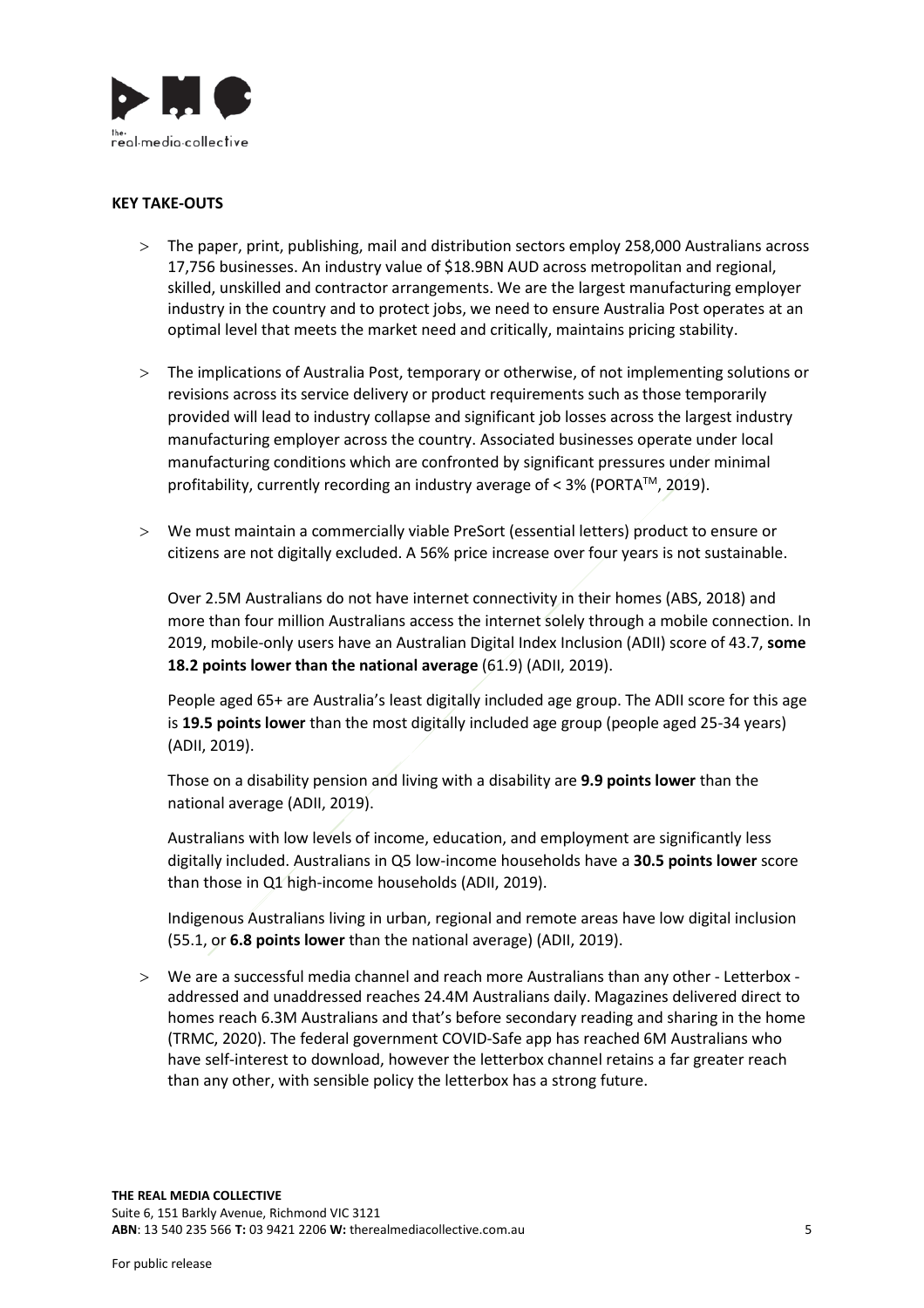

### 2.0 About 'The Real Media Collective'

### **The Real Media Collective ("TRMC")**

TRMC provides thought leadership, education and protection of the effectiveness, relevance, versatility, power and sustainability of consumer marketing, media and the letterbox advertising channel. All activities and communications are delivered in a considered, researched, balanced and verifiable manner offering a sophisticated industry voice across producers, distributors, buyers and end-users.

TRMC was formed in 2018 under a merger from the Australasian Catalogue Association (formed in 1991) and TSA Limited (formed in 2009) as well as a Secretariat partnership with the Australasian Paper Industry Association (formed in 2010).

Pertinent to this submission is our representation of the paper, print, publishing, mail, graphic packaging and distribution industry sectors. This includes the two largest print media companies in Australia, IVE Group and Ovato Limited and the largest publisher, Bauer Media Group.

TRMC, including APIA, has 324 Member company premises across. Our members operate nationally across all States and Territories. Our member company's size by turnover ranges from \$250,000 to \$100million + turnover.

Across the Board and Member companies of the organisation, we represent \$15.88BN of the \$18.9BN industry. Collectively the industry, across paper, ink, print, publishing, mail and distribution employs over 258,000 Australians across full-time, part-time and independent contractor arrangements with mixed skilled and unskilled labour supply across metropolitan and regional locations.

We work within a collaborative and like-minded industry landscape with other industry associations including, but not limited to:

- > Australasian Paper Industry Association (APIA),
- > Association for Data-Driven Marketing & Advertising (ADMA),
- > Australian Forest Products Association (AUSFPA / AFPA),
- > Fundraising Institute of Australia (FIA), and
- > Visual Connections.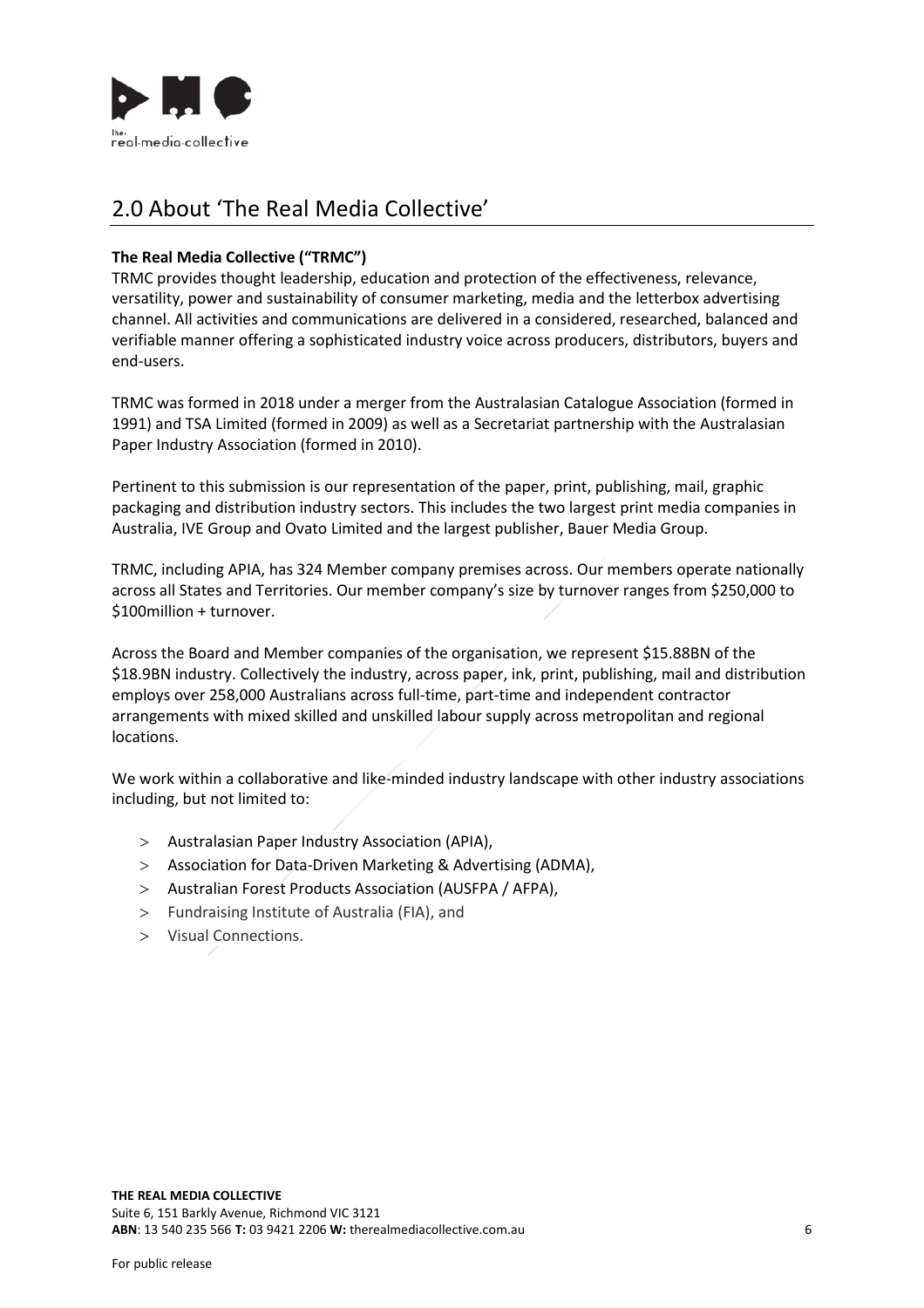

### 3.0 Industry Snapshot



#### **THE REAL MEDIA COLLECTIVE**

Suite 6, 151 Barkly Avenue, Richmond VIC 3121 **ABN**: 13 540 235 566 **T:** 03 9421 2206 **W:** therealmediacollective.com.au 7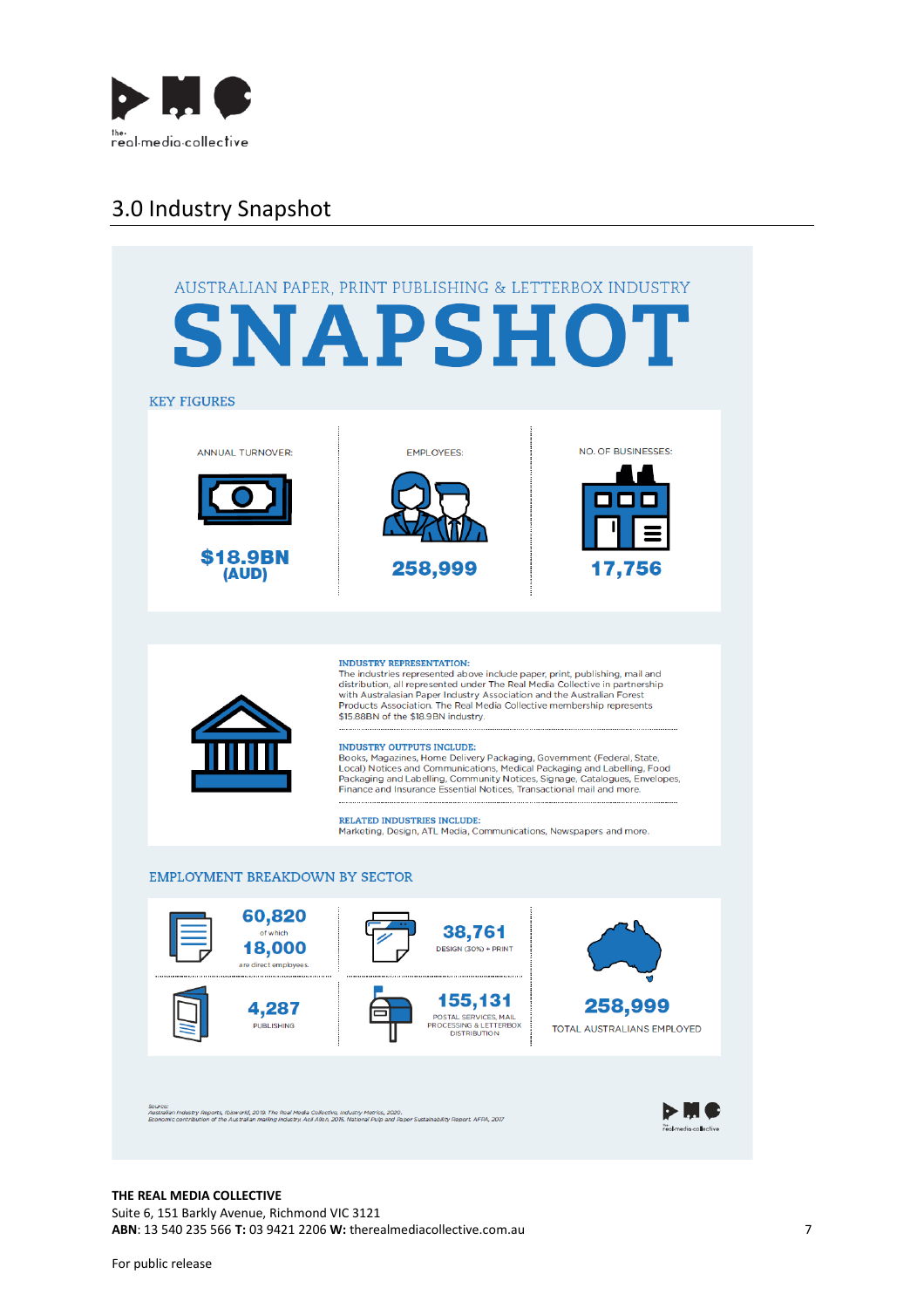

### 4.0 Response – The future of Australia Post's service delivery, 2020

We particularly respond to the following terms of reference for this inquiry.

- *a) the Australian Postal Corporation (Performance Standards) Amendment Regulations 2020 and their impact on services, the Australia Post workforce and affected businesses.*
- *c) a sustainable plan for Australia Post to provide:*
	- *i. services that meet community needs and expectations,*
	- *ii. job security for its workforce, and*
	- *iii. support for regional and metropolitan licensed post offices*
- *d) international and domestic trends with parcels, letters and pricing.*
- *e) any related matters.*

### **4.1** *TRMC response to issues a), c) and d) of the reference points*

TRMC has regularly submitted our concerns to federal and state governments, the ACCC and other statutory bodies as well as Australia Post outlining that the industry can no longer support ongoing price increases. We have consistently urged Australia Post and government to work with industry to mitigate industry collapse and widespread unemployment on future focused solutions to stabilise the postal service across the country.

Historically, the only levers Australia Post have felt able to use to stabilise their growing costs and reduced volumes is price increases. This is an unsustainable model and across the world recognised as a short-term solution leading only to ultimate government support to maintain a postal service.

Whilst the Inquiry paper focuses on the Australia Post workforce and service impact, the industry feels compelled to report that the ripple effects of Australia Post not being able to operate at optimal efficiency and compliance will lead to significant job losses across the publishing, print and mail industry sectors. This industry employs some 258,000 Australians across metropolitan and regional areas and estimations are of 65-70% job losses across this sector.

Since the Australia Post Reform there have been several submissions from relevant stakeholders, reports including the WIK Report, ACIL Allen and the more recent Auditor-General Performance Audit exploring Australia Post's efficiency successes and opportunities. TRMC refers the Senate Committee to these reports and submissions and urges a review of these as the recommendations remain relevant and in line with Australia Post's recent application to amend service deliveries and process.

#### **Operational efficiency is critical to Mail sector job security and industry longevity**

TRMC notes Australia Post operates with limitations to managing costs in the Letters business,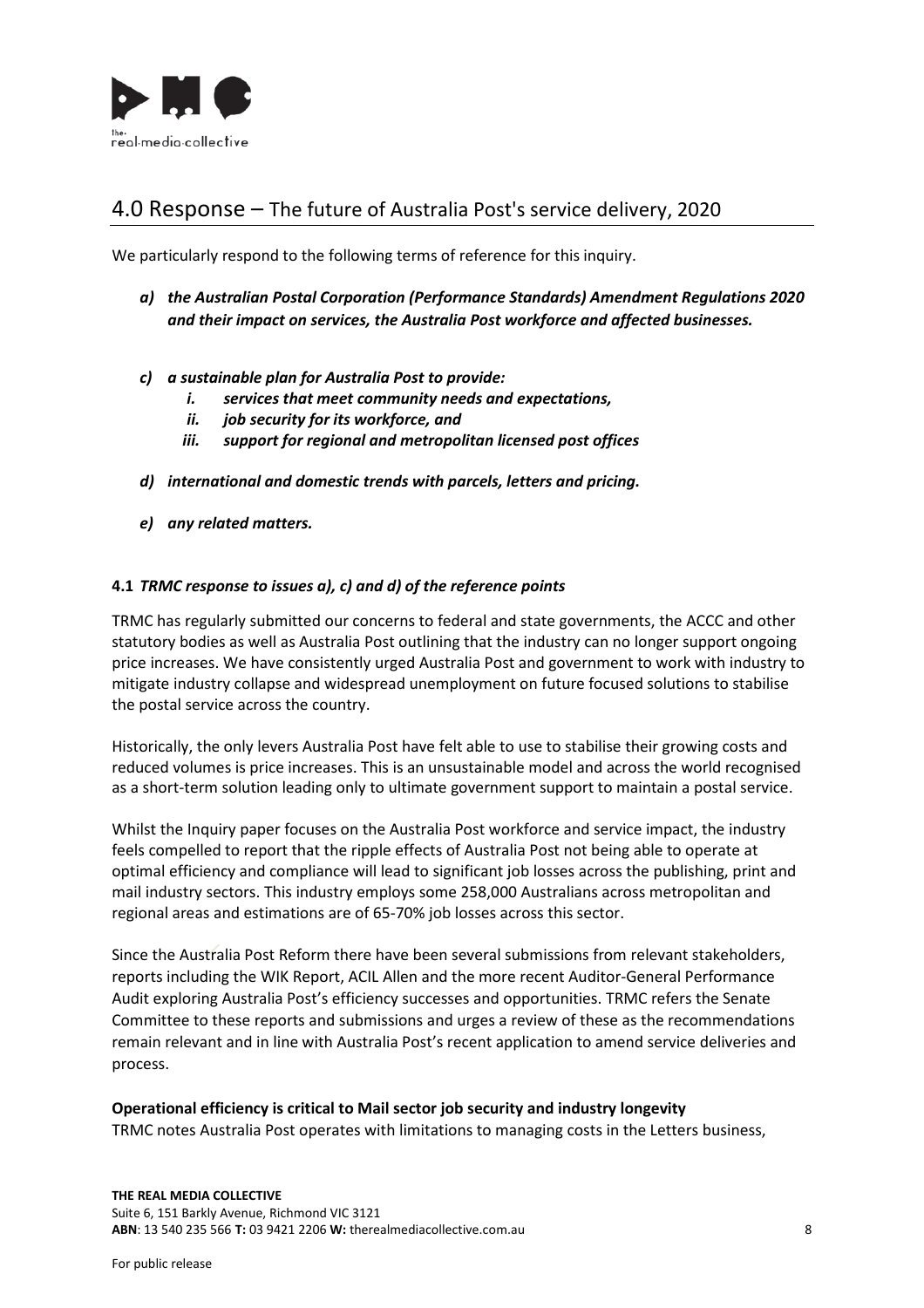

specifically Australia Post operates under a fixed cost infrastructure, as a result of Community Service Obligation's (CSOs) and Prescribed Performance Standards.

TRMC notes these include a mandated delivery timetable and standards, operating a minimum of 4,000 Retail Outlets (at least 2,500 in rural areas) and 10,000 street posting boxes which require daily pick-ups and a requirement to provide daily delivery to over 98% of Australia's 11.3 million delivery points (which increase annually by 100 to 150K). Whilst noting this, TRMC sees great opportunity for Australia Post to not over-exceed its commitments and therefore reduce costs.



Table 1: Australia Post, - CONFIDENTIAL NOT FOR PUBLIC RELEASE.

#### **Auditor-General Report and Labour Efficiency Gains**

TRMC refers to the Auditor-General ANAO Report, 2017-2018, on Performance in this regard noting the following findings:

*Australia Post should identify and address any current impediments to further improving the efficiency of its letters service, including implementing and realizing the benefits of its improvement strategies. Australia Post is yet to realize many of its planned efficiency of its total business improvements.* 

*Australia Post's workforce profile combined with decisions relating to workforce management have created challenges in implementing and realizing the full benefits of strategies to improve efficiency, particularly in relation to penalty hours and overall staff members.*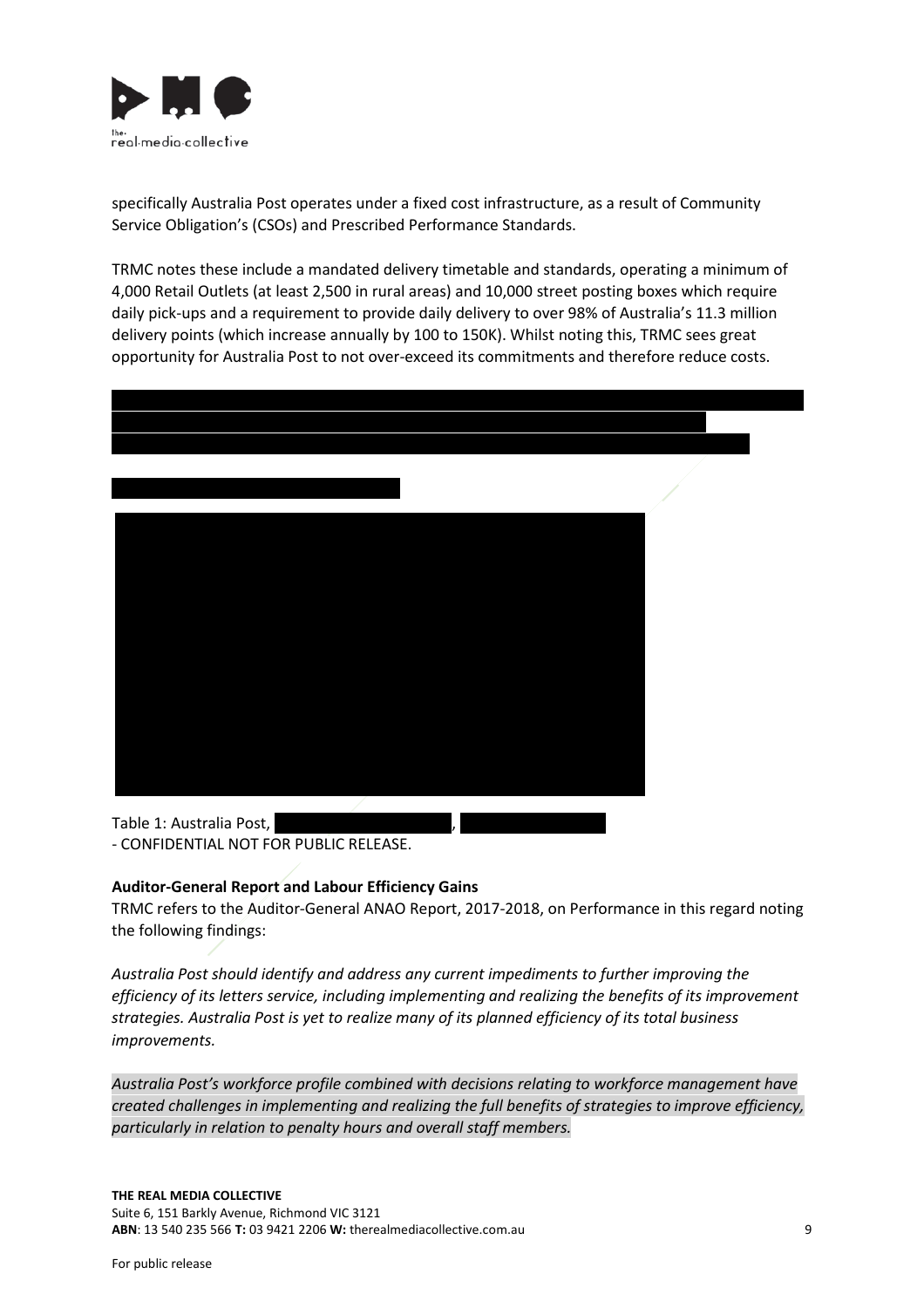

*Australia Post's strategies to improve its efficiency have focused on process optimization and automation along with labour force flexibility, all with the objective of improving labour productivity. It has been relatively slow in developing and implementing some of these strategies. In particular, Australia Post has not fully implemented its strategies to improve labour productivity, which were to be key drivers of the planned efficiency improvements.*

*Although Australia Post's progress so far, in comparison to international postal agencies facing similar challenges, is comparable, it nonetheless commenced its adoption of these same strategies later than its international counterparts. Australia Post's high operation fixed costs for delivery network and protracted implementation plans have showcased the need for strategic views and stakeholder support in earnest.* 

*The WIK report in their benchmarking review of 2015 concluded in their consultation, inter alia, that Australia Post's efficiency in letter operations has lagged behind its international counterparts with relatively low performance in terms of efficiency improvements and cost savings between 2008 and 2014 (WIK-consult, 2015).*

Australia Post must improve operationally not only throughout the current global pandemic, however implement temporary solutions to further assess future requirements. Industry expectation is post-COVID-19 the sector will only return to 70% which will apply additional pressure on Australia Post pricing and service models as they operate under a volume model. As volumes reduce, the current model lever only option is price increases which accelerates volume declines.

The WIK Report is clear when analysing Australia Post performance against international models highlighting should Australia Post not address the concerns outlined, the current model will see government with no choice but to subsidise the national postal service. We have seen this most recently and most locally across NZPost which NZ Government having to concede the organisation to operate at a substantial loss.

Industry is firm in our view, if we do not support Australia Post during this period with these temporary measures the future impact will be significant well beyond the Australia Post workforce and lead to industry unemployment and collapse.

If Australia Post, due to government service and performance models, is unable to implement the recommended solutions and achieve efficiencies gains either within the global pandemic and/or beyond the Industry can not be relied upon to support a further increase of pricing across Business Mail. The sector will simply collapse to the unregulated letterbox services applying more pressure on Australia Post volumes and ultimately Australia Post workforce.

### *4.2 The impact of COVID-19 on the financial position of Australia Post and its future*

TRMC will not comment on Australia Post's financial position and refers all such correspondence directly to Australia Post and their independently audited financial reports.